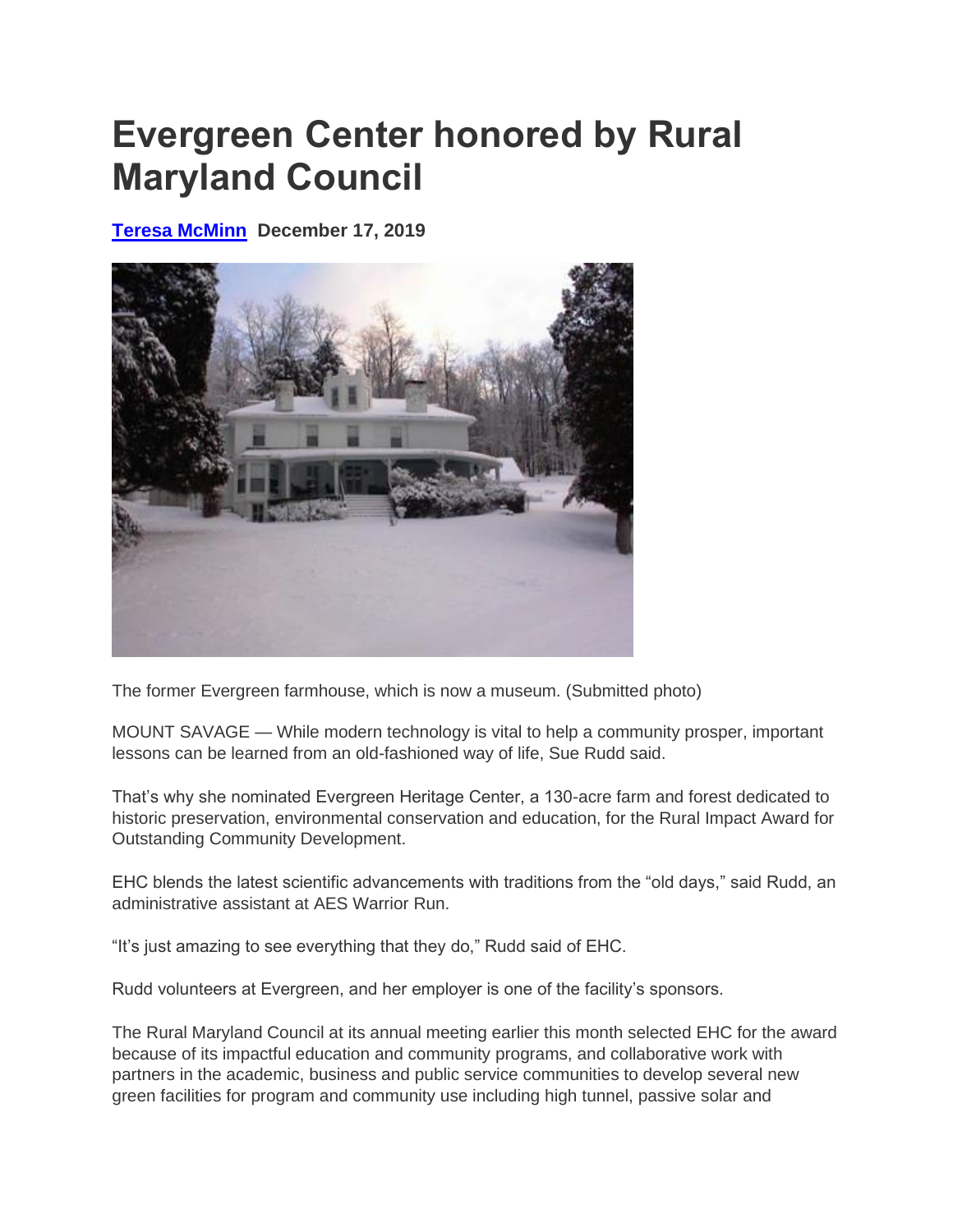traditional greenhouses; a learning center; sawmill and wood shop; two timber-frame pavilions and three sets of off-the-grid restroom facilities.

"We were thrilled to have been selected for the award," Janice Keene, president of the foundation, said. "The award was so meaningful to us."



This photo, taken in 1864, shows Janice Keene's great-great-grandparents, Mariah and Joseph Arnold Trimble, who purchased the property now known as Evergreen Heritage Center in 1869. (Submitted photo)



Janice Keene's grandmother, Virginia Trimble, is shown on the family's Evergreen farm in the 1920s. Keene's grandfather, Victor Trimble, is in the background. (Submitted photo)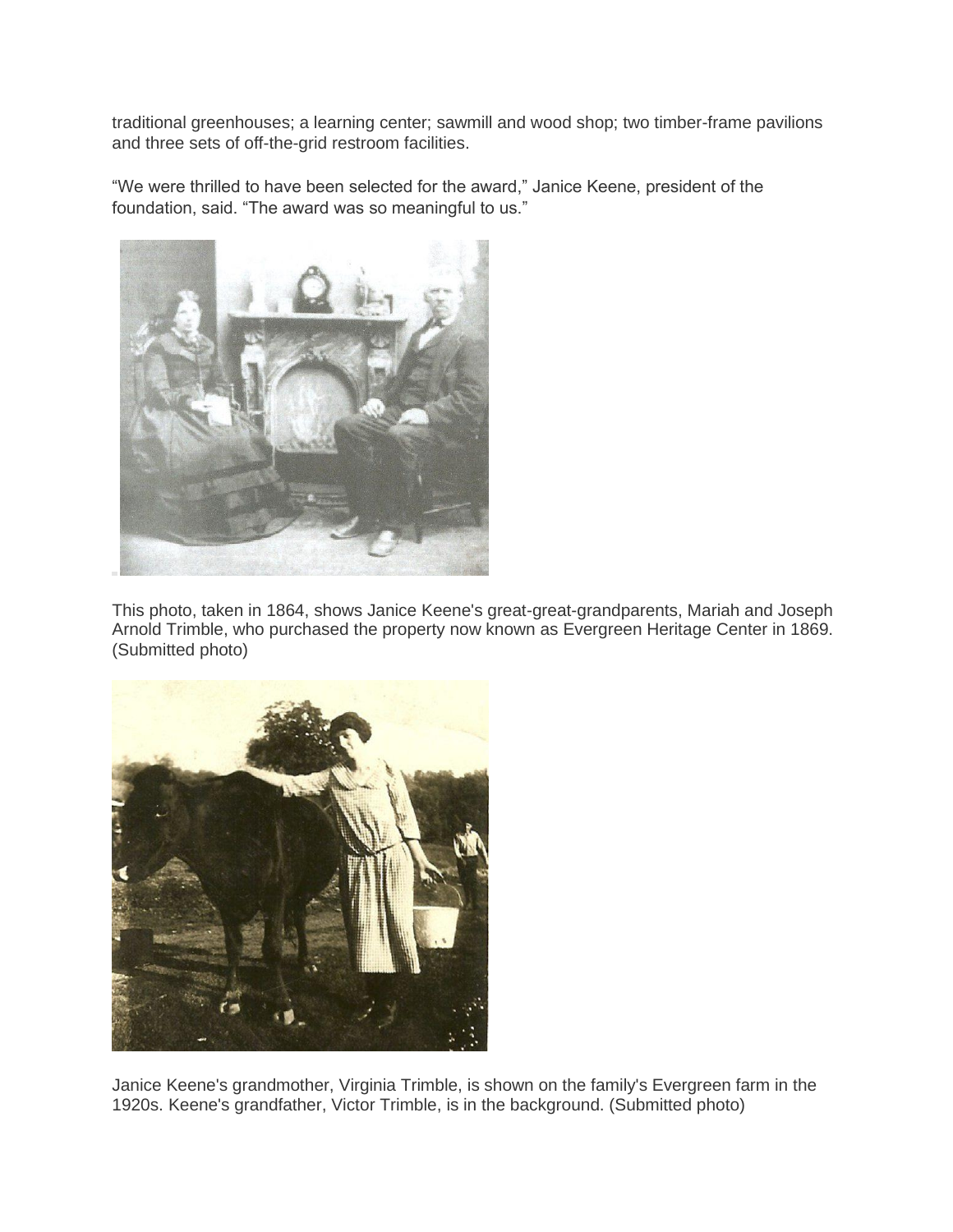

Janice Keene as a child with her mother Marianna Trimble Keene in the double parlor of the farmhouse. (Submitted photo)



Janice Keene at age 2 on her family's farm. (Submitted photo)